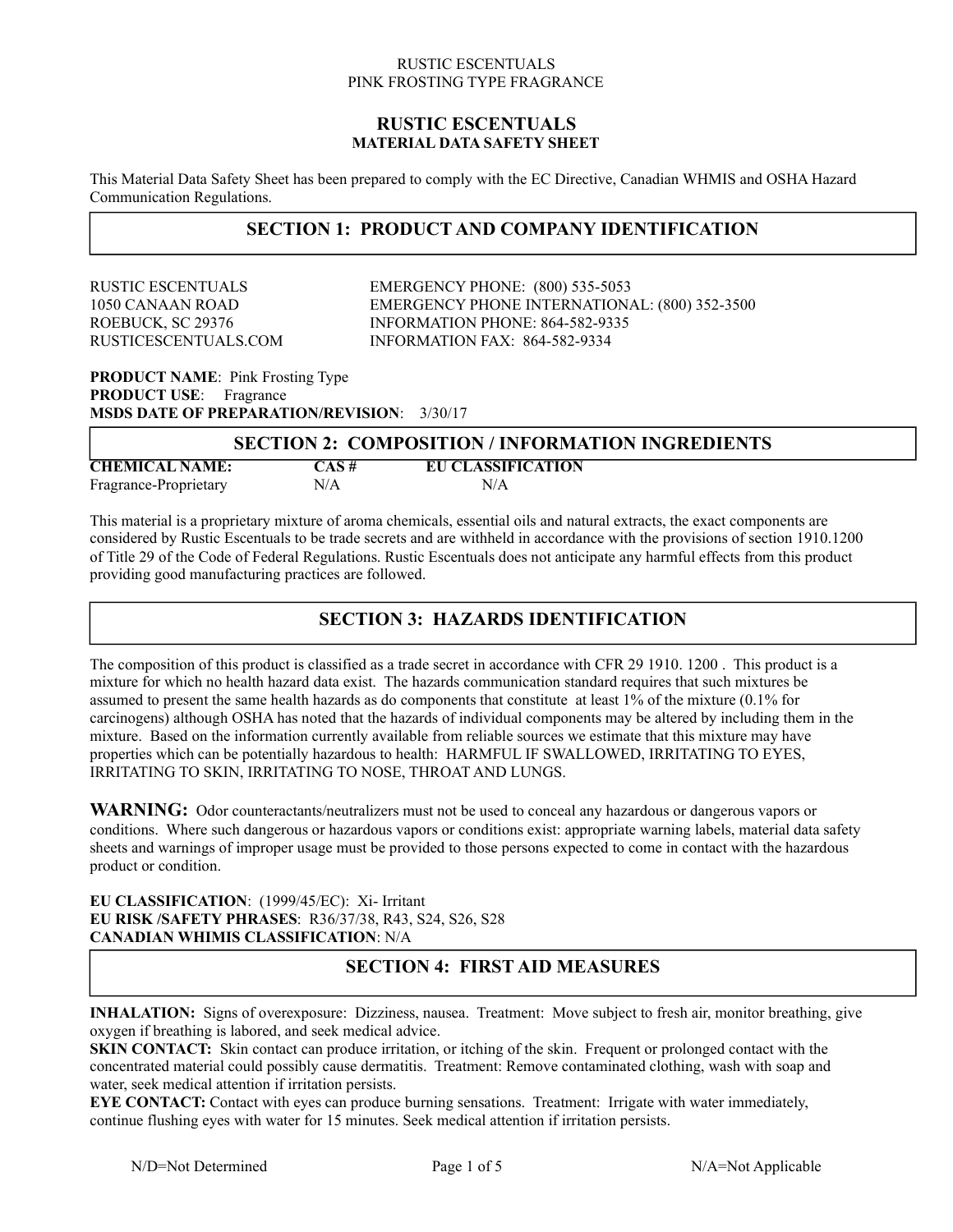**INGESTION:** Treatment: Rinse mouths with water immediately, call for medical assistance, give subject milk or water, **do not induce vomiting**.

# **SECTION 5: FIRE FIGHTING MEASURES**

### **FLAMMABLE LIMITS IN AIR % BY VOLUME: N/A**

**FLAMMABLE LIMITS: EL (LOWER):** N/A **EL (UPPER**): N/A

**EXTINGUISHING MEDIA:** Carbon Dioxide, dry chemical or foam.

**SPECIAL FIRE-FIGHTING PROCEDURES:** Sealed containers exposed to heat can build up pressure, cool containers with water spray. Self contained breathing apparatus and protective clothing is recommended.

**UNUSUAL FIRE, EXPLOSION AND STABILITY HAZARDS:** None known.

**HAZARDOUS COMBUSTION PRODUCTS:** Carbon Monoxide, Carbon Dioxide

## **SECTION 6: ACCIDENTAL RELEASE MEASURES**

**Spill or Release:** Remove all sources of ignition. Ventilate the area. Contain and collect with inert absorbent material and place in a suitable container for disposal.. Comply with all federal, state, and local regulations.

# **SECTION 7: HANDLING AND STORAGE**

**WORK PRACTICES:** Avoid eye and skin contact. Wash thoroughly after contact.

**SPECIAL PRECAUTIONS:** Use only with adequate ventilation. Avoid sparks, flame and excessive heat.

**STORAGE:** Store in a cool, dry, well-ventilated area. Store in full, airtight containers. Use grounding wires on containers and equipment to prevent static electric ignition of vapors.

# **SECTION 8: EXPOSURE CONTROLS/ PERSONAL PROTECTION**

**Eyes:** the use of safety glasses is recommended. If a material is to be handled in a manner where splashing may occur, the use of splash goggles or face shield is recommended.

**Respiratory Protection:** In well-ventilated areas, respiratory protection is not normally required. In confined, poorly ventilated areas the use of "NIOSH" approved respiratory protection may be required (use only if trained in proper use and with acceptable oxygen level).

**Equipment and Apparel:** The use of chemical resistant gloves is recommended. Acceptable industrial hygiene practices should be maintained.

**Ventilation**: Provide adequate ventilation. Use local exhaust fan if necessary.

# **SECTION 9: PHYSICAL AND CHEMICAL PROPERTIES**

**Physical State: Liquid Appearance and Odor:** clear colored liquid with odor comparable to standard. **Flashpoint: Deg. F**: >200° **Specific Gravity** (water  $=1$ ): 0.9615 **Solubility:** Soluble in Water?: No **Boiling Point/Range :** N/A **Vapor Density (air= 1):** N/A **Melting Point/Range**: N/A **Vapor Pressure**: N/A **PH**: N/A **Partition Coefficient (n-octanol/water)**: N/A **Evaporation Rate (Butyl acetate = 1)**: N/A **Percent Volatile by Volume (%):** N/A **Volatile Organic Carbon Compounds (VOC):** Air fresheners whose VOC constituents consist of 100% fragrance are not subject to the EPA or CARB VOC Emissions Standards for consumer products.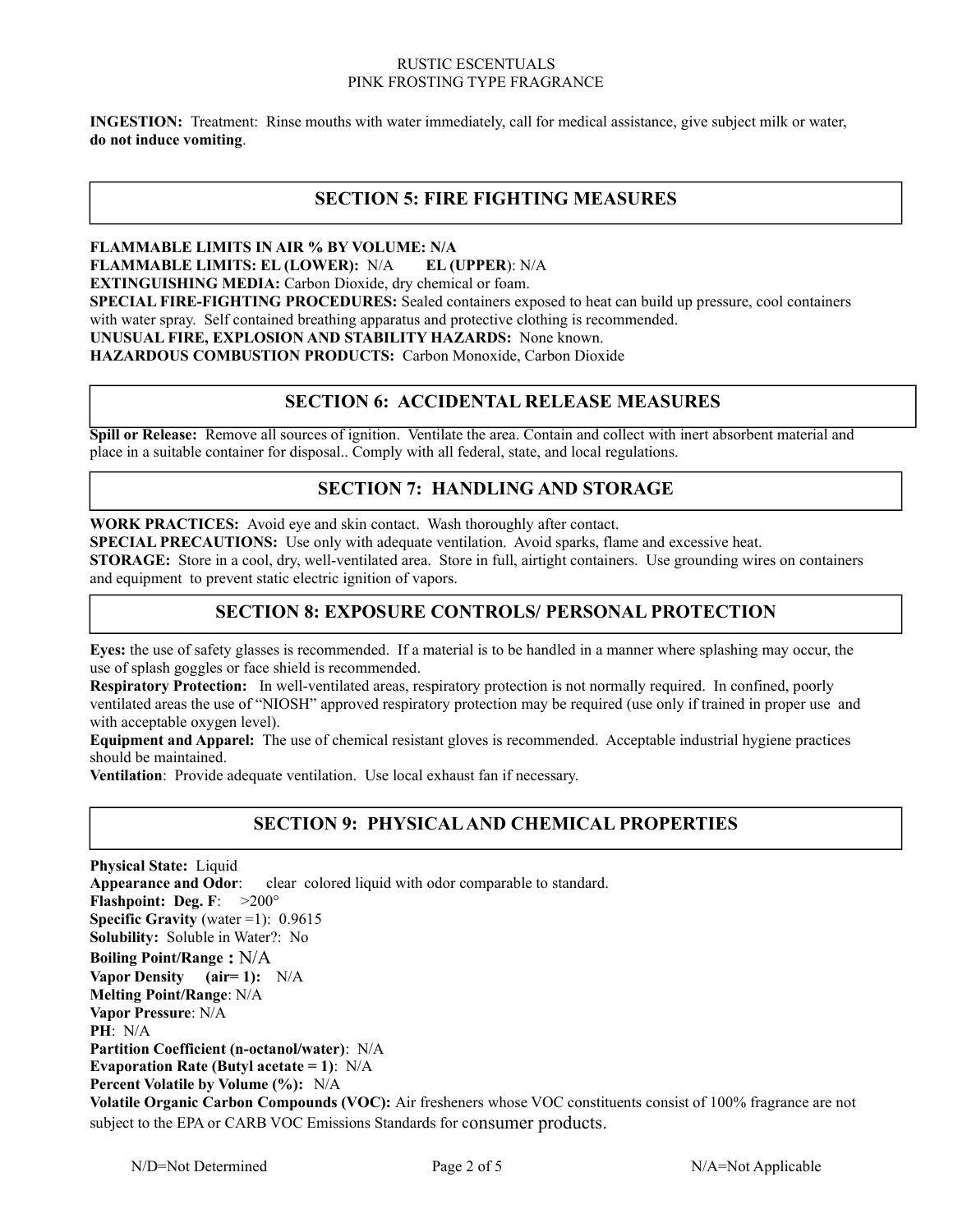# **SECTION 10: STABILITY AND REACTIVITY**

**STABILITY:** This material presents no significant reactivity hazard. Hazardous polymerization will not occur and it will not react violently with water. Contact should be avoided with strong oxidizing agents.

**CONDITIONS TO AVOID:** Avoid sparks, flame and excessive heat.

### **MATERIALS TO AVOID**: N/A

**HAZARDOUS DECOMPOSITION:** None known.

## **SECTION 11: TOXICOLOGICAL INFORMATION**

**Inhalation:** Inhalation of high vapor concentrations may result in eye, nose, and throat irritation, headache, nausea, and dizziness.

**Skin Contact:** Repeated or prolonged contact can cause redness, irritation and scaling of the skin (Dermatitis). Normal care and personal hygiene should prevent adverse skin effects.

**Eye Contact**: Contact with eyes may cause irritation.**.**

**Ingestion:** Low order of toxicity. Causes irritation of the stomach and intestines, resulting in nausea and vomiting.

**Medical Conditions Aggravated by Exposure**: May possibly aggravate dermatitis, psoriasis and other skin conditions. **Chronic Toxicity**: May cause allergic skin reaction.

**Carcinogenicity Data**: None of the components of this product is listed as a carcinogen on the (**various regulatory listings).**

**Reproductive Toxicity:** No adverse effects on reproduction are known.

**Acute Toxicity Values**: No data is currently available.

# **SECTION 12: ECOLOGICAL INFORMATION**

The ecological effects of this product have not been evaluated..

#### Dispose by incineration or in a sanitary landfill in accordance with all state, local and federal regulations. **SECTION 13: DISPOSAL CONSIDERATIONS**

Incineration or sanitary landfill in accordance with local, state, and federal regulations. Check with disposal expert to insure compliance.

# **SECTION 14: TRANSPORT INFORMATION**

**US DOT SHIPPING DESCRIPTION:** Not Regulated **IATA Shipping Description (Air):** Not Regulated **IMDG Shipping Description:** Not Regulated